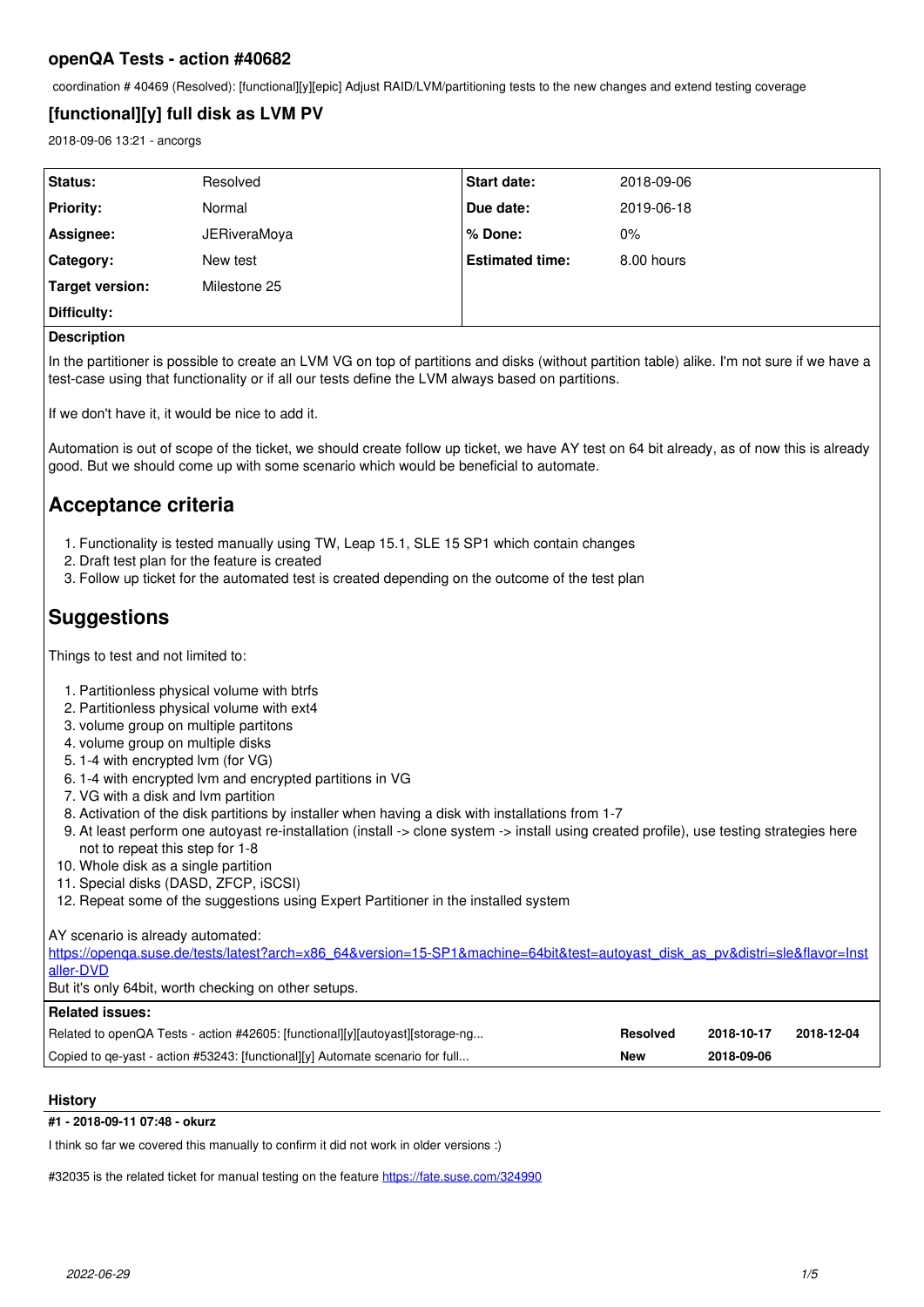#### **#2 - 2018-09-11 07:49 - okurz**

- *Subject changed from Ensure we have a test with a full disk as LVM PV to [functional][y] full disk as LVM PV*
- *Category set to New test*
- *Target version set to Milestone 22*

#### **#3 - 2018-09-25 11:24 - riafarov**

- *Description updated*
- *Due date set to 2018-10-09*
- *Status changed from New to Workable*

#### **#4 - 2018-09-25 21:17 - okurz**

*- Due date deleted (2018-10-09)*

Hi riafarov, I have planned this for M22 and I would prefer to not have more "New Test" that soon. Happened again just today that we "overlooked" our best practices regarding introduction of new tests and annoyed [dimstar,](progress.opensuse.org/users/609) see discussion in #opensuse-factory. Hence I want to be a bit more careful and conservative, so not planned for S27, ok?

#### **#5 - 2018-10-17 13:48 - okurz**

*- Related to action #42605: [functional][y][autoyast][storage-ng] Test disk directly as PV added*

#### **#6 - 2018-10-19 14:50 - riafarov**

*- Related to deleted (action #42605: [functional][y][autoyast][storage-ng] Test disk directly as PV)*

#### **#7 - 2018-10-24 08:12 - mloviska**

*- Due date set to 2018-11-06*

#### **#8 - 2018-10-24 08:30 - riafarov**

*- Description updated*

#### **#9 - 2018-10-24 10:00 - riafarov**

- *Description updated*
- *Estimated time set to 13.00 h*

## **#10 - 2018-10-25 08:51 - okurz**

- *Status changed from Workable to Blocked*
- *Assignee set to riafarov*

#### from [#yast](irc://chat.freenode.net/yast):

[25/10/2018 09:41:13] <okurz> ancor: Because you create a ticket for test extending, "full disk as LVM PV", is this already in openSUSE:Factory or missing a SR? [25/10/2018 09:51:53] <imobach> okurz: http://build.opensuse.org/request/show/643889 [25/10/2018 09:52:19] <imobach> okurz: that SR contains the latest changes in storage-ng + AutoYaST

meaning to me that we should look into the corresponding staging test in [staging project :H](https://build.opensuse.org/project/show/openSUSE:Factory:Staging:H) . but first we need to bring the RAID changes into TW for these tests to pass  $\frac{+42908}{+}$ 

Putting ticket as Blocked on riafarov as he works on [#42908](https://progress.opensuse.org/issues/42908)

#### **#11 - 2018-11-05 16:20 - riafarov**

*- Due date changed from 2018-11-06 to 2018-12-04*

#### **#12 - 2018-11-07 09:06 - riafarov**

- *Status changed from Blocked to Workable*
- *Assignee deleted (riafarov)*

Unblocked, changes in TW, where we can start with new test.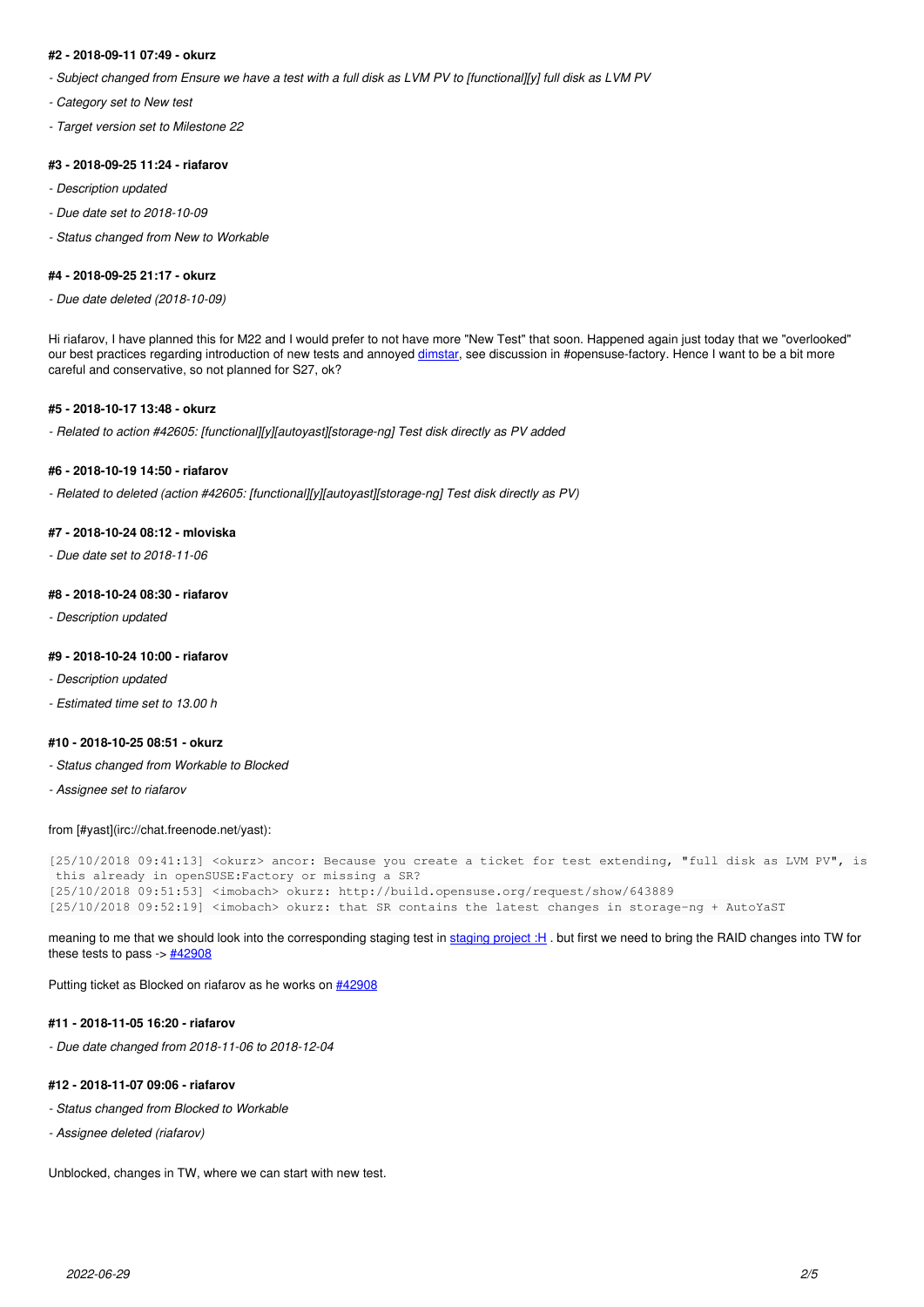#### **#13 - 2018-11-15 12:05 - riafarov**

*- Description updated*

#### **#14 - 2018-11-20 21:03 - okurz**

- *Due date changed from 2018-12-04 to 2019-01-29*
- *Status changed from Workable to Blocked*
- *Assignee set to okurz*

let's do the corresponding autoyast part in  $\frac{\#42605}{}$  $\frac{\#42605}{}$  $\frac{\#42605}{}$  first, shall we?

# **#15 - 2019-01-08 08:10 - riafarov**

- *Status changed from Blocked to Workable*
- *Assignee deleted (okurz)*

#### [#42605](https://progress.opensuse.org/issues/42605) resolved

#### **#16 - 2019-01-16 10:49 - riafarov**

*- Due date changed from 2019-01-29 to 2019-02-12*

#### **#17 - 2019-01-22 14:50 - okurz**

*- Related to action #42605: [functional][y][autoyast][storage-ng] Test disk directly as PV added*

#### **#18 - 2019-01-22 14:56 - okurz**

- *Due date deleted (2019-02-12)*
- *Priority changed from Normal to Low*
- *Target version changed from Milestone 22 to Milestone 24*

[riafarov](progress.opensuse.org/users/25024) Not sure why you deleted the relation to #42605. This one is for the functionality to be covered in general and [#42605](https://progress.opensuse.org/issues/42605) is about autoyast so I see a strong relation.

As we have the autoyast test and therefore some parts covered I regard this one with "low" prio and recommend to postpone it to a later milestone. Agreed to do plan it for M24?

## **#19 - 2019-03-12 10:34 - okurz**

*- Due date set to 2019-06-04*

#### **#20 - 2019-04-29 15:15 - riafarov**

- *Description updated*
- *Estimated time deleted (13.00 h)*

Scope of the ticket was changed, so removed estimate.

#### **#21 - 2019-04-30 09:36 - riafarov**

*- Target version changed from Milestone 24 to Milestone 25*

## **#22 - 2019-05-21 08:26 - riafarov**

*- Priority changed from Low to Normal*

SLE 15 SP1 will be released soon, so we should try to finish this task and proceed with automation for SP2 later.

#### **#23 - 2019-05-21 14:49 - riafarov**

*- Due date changed from 2019-06-04 to 2019-06-18*

#### **#24 - 2019-05-29 09:19 - riafarov**

*- Description updated*

*- Estimated time set to 8.00 h*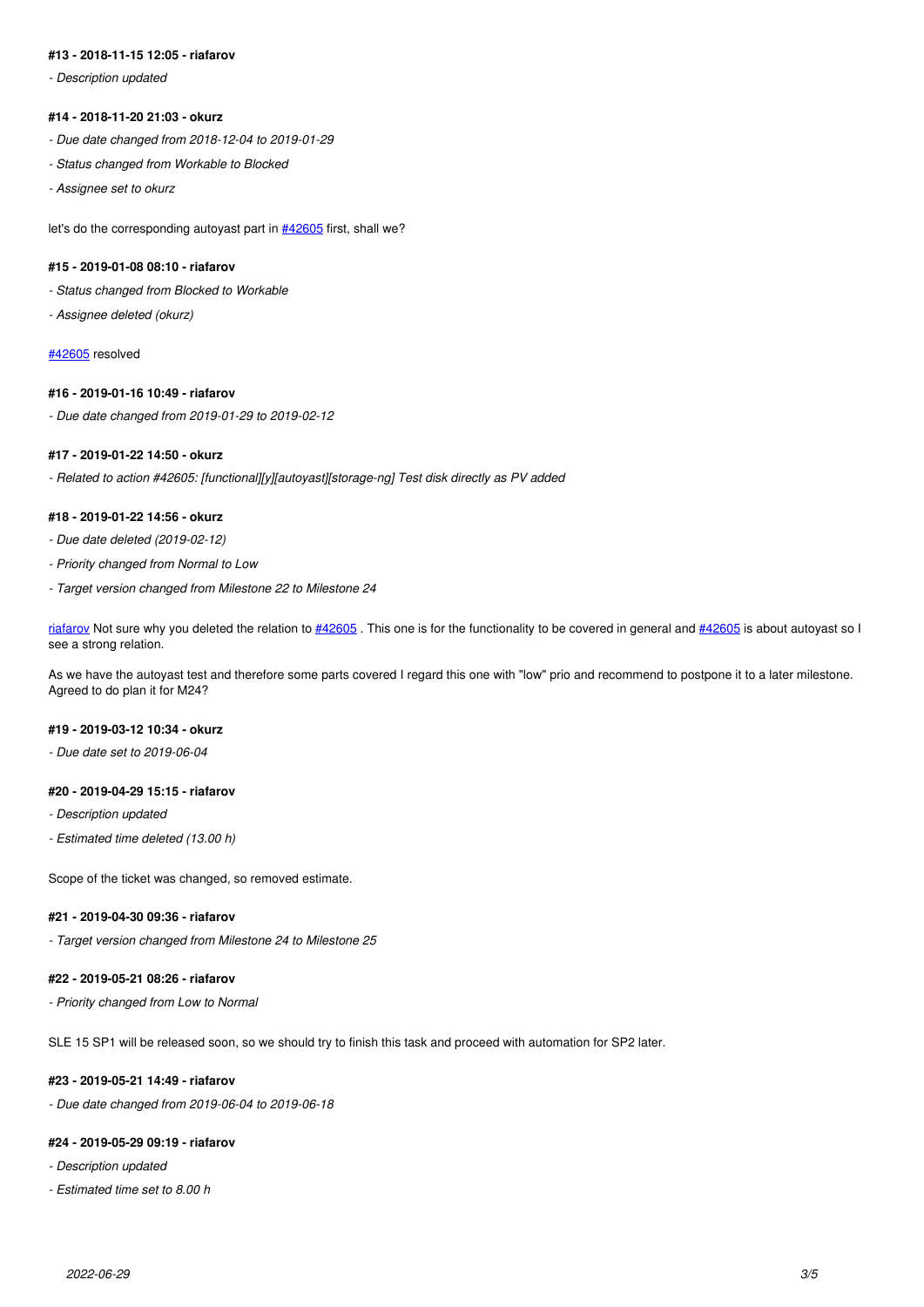#### **#25 - 2019-06-05 08:24 - JERiveraMoya**

*- Assignee set to JERiveraMoya*

#### **#26 - 2019-06-05 13:19 - riafarov**

*- Description updated*

#### **#27 - 2019-06-06 07:52 - JERiveraMoya**

*- Status changed from Workable to In Progress*

- 1. Partitionless physical volume with btrfs -> [http://rivera-workstation.suse.cz/tests/2817#step/verify\\_disk\\_as\\_pv/10](http://rivera-workstation.suse.cz/tests/2817#step/verify_disk_as_pv/10) (current autoyast test suite) -> OK
- 2. Partitionless physical volume with ext4 -> [http://rivera-workstation.suse.cz/tests/2818#step/verify\\_disk\\_as\\_pv/10](http://rivera-workstation.suse.cz/tests/2818#step/verify_disk_as_pv/10) -> OK
- 3. Volume group on multiple partitions -> It is not related with this feature due we want to focus on PVs. -> SKIP

#### **#28 - 2019-06-06 12:59 - JERiveraMoya**

Moved focus to Expert Partitioner due to autoyast scenarios were covered by [riafarov](progress.opensuse.org/users/25024) a time ago.

I will start using with SLE-15-SP5 without registration.

Performed installation with Expert Partitioner configuring same setup than in autoyast test suite and arriving to the very same result when the proposal is displayed and exactly same output in the command line in the installed system when running lvmdiskscan.

(4) volume group on multiple disks: With Expert Partitioner I used same setup than previous one described, except that I moved /home to another disk (using in total 4 disks) and leaving the vg only with SWAP, the final result is the same I confused initially which is **IN** the LVM and what is **OUT**, in our autoyast test suite we left out of the LVM a full disk for root without gpt table, which is not available for LVM) and when we check with lvmdiskscan we got "1 LVM physical volume whole disks" which is referring to the disk that we use for LVM with /home and /swap.

Therefore to test (4) I didn't add a mount point for dev/sdb, which makes this disks available for LVM, I added as PV to LVM and then I created three volume groups. The result is reasonable as I got "2 LVM physical volume whole disks" in the installed system.

\*\*Note regarding (1) and (2): Something that I noticed after this IN/OUT of LVM reasoning in (4) is that suggestion (1) or (2) do not makes sense, because once dev/sdb, which is formatted with btrfs or ext4, is added to LVM as a PV then the format attribute is clean up, which I guess makes sense because afterward creating LVM is when user decides formatting and mount point.

So I tried (1) creating GPT and one Btrfs partition dev/sdb1 and behavior is similar, the partition is not available for LVM when is set the mount point, and once the mount point is clean it and we can add the partition the format is override/cleaned up from btrfs to LVM.

#### **#29 - 2019-06-07 11:46 - JERiveraMoya**

After discussion about (1) and (2) yes, it makes sense but they are not related with LVM, they are testing that a partitionless disk formatted can be included in the partition proposal.

(3) is the nominal case, to have LVM with VGs on multiple partition and that is working from a lot time ago. -> SKIP

(5) 1-4 with encrypted lvm (for VG):

- (5.1): Replicated with Expert Partitioner exactly the same configuration than for autoyast profile except that dev/sdb (which is out of the LVM) was encrypted. I got after reboot a "Please enter the password for disk crb\_vdb!" which accept the corresponding password for the encryption (of course not the user or user root one)-> OK
- (5.2): Same than (5.1) but /dev/vdc/ (which is in the LVM) was encrypted. Expectation about two different passwords are fulfilled along with having '1 LVM physical volume whole disks'. -> OK (6) 1-4 with encrypted lvm and encrypted partitions in VG:
- (6.1): Same than (5.2) but encrypting LVs /home and /swap in VG (named 'system'). Expectation about 4 different passwords are met along with having '1 LVM physical volume whole disks'. -> OK
- (6.2): Same than (4), so getting as base autoyast profile, /dev/sda stays the same, /dev/sdb and /dev/sdc are encrypted but not formatted. LVM is created using both PVs and LVs home, swap and root are created encrypted on top. Expectation about 5 different passwords prompted to user are met along with having '2 LVM physical volume whole disks'. -> OK

\*\*note: I noticed that in the table displayed for LVs there is not column to see if it is encrypted (it would be helpful)

#### **#30 - 2019-06-07 12:29 - JERiveraMoya**

(7) VG with a disk and lvm partition: VG /dev/system utilizes as PVs, one partition /dev/vdc1 (gpt created previously in /dev/vdc) and one full disk /dev/vdb. 3 LVs are created on top for home, swap and root. Expectation in the installed system are met with '1 LVM physical volume whole disks' and '1 LVM physical volume' -> OK

(8) Activation of the disk partitions by installer when having a disk with installations from 1-7: Installed system over the setup created in (6.2). When installer is probing hard disks, Encrypted Volume Activation screen dialog is displayed 5 times as expected -> OK

#### **#31 - 2019-06-10 07:31 - JERiveraMoya**

(9) At least perform one autoyast re-installation: I picked configuration in (7) which it is a LVM configuration where VGs are on top of one full disk and one lvm partition (but this time using a registered system to have YaST System Administration available). The results are similar. -> OK

- 1. Whole disk as a single partition -> in (7) and (9) besides a whole disk I'm using a partition which occupies the whole disk, so it is already tested. -> OK
- 2. Special disks (DASD, ZFCP, iSCSI): I don't know how to use special type of disks -> ?
- 3. Repeat some of the suggestions using Expert Partitioner in the installed system. Using (7) as installed system in texmode I was trying to create same kind of configuration but in this case /root cannot be changed and partitiones controlled by LVM cannot be changed neither, so I didn't find